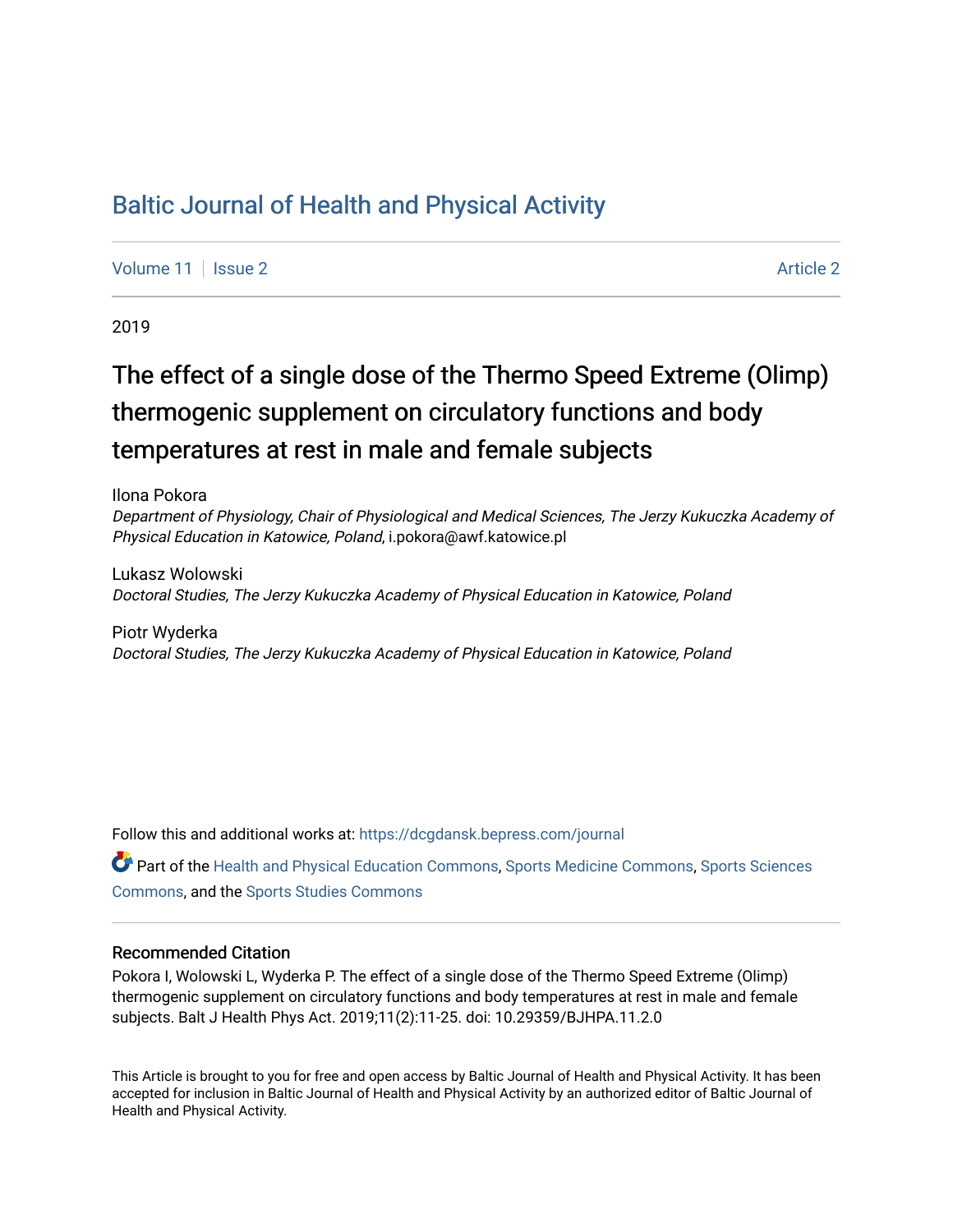## **The effect of a single dose of the Thermo Speed Extreme (Olimp) thermogenic supplement on circulatory functions and body temperatures at rest in male and female subjects**

**Authors' Contribution:**

- **A** Study Design
- **B** Data Collection
- **C** Statistical Analysis
- **D** Data Interpretation
- **E** Manuscript Preparation
- **F** Literature Search
- **G** Funds Collection

<sup>1</sup> Department of Physiology, Chair of Physiological and Medical Sciences, The Jerzy Kukuczka Academy of Physical Education in Katowice, Poland

**Ilona Pokora1 ABCDEF, Łukasz Wolowski2 ABCDEF, Piotr Wyderka<sup>2</sup> ABCDEF**

2 Doctoral Studies, The Jerzy Kukuczka Academy of Physical Education in Katowice, Poland

| abstract                     |                                                                                                                                                                                                                                                                                                                                                                                                                                                                                                 |
|------------------------------|-------------------------------------------------------------------------------------------------------------------------------------------------------------------------------------------------------------------------------------------------------------------------------------------------------------------------------------------------------------------------------------------------------------------------------------------------------------------------------------------------|
| <b>Background:</b>           | The purpose of the study was to examine the impact of a single dose of the Thermo Speed Extreme<br>(TSE) supplement on circulatory functions at rest and body temperatures in men and women.                                                                                                                                                                                                                                                                                                    |
| <b>Material and methods:</b> | Twenty-five (male and female) subjects volunteered to participate in this study. Prior to the experiment,<br>the anthropometric characteristics, internal and skin temperatures, the heart rate and blood pressure<br>were measured. Then, the subjects took a single dose of the TSE or placebo (PLA) supplement in<br>a double-blind, randomised, cross-over design. Following the supplement consumption, the same<br>physiological parameters were registered in a seated position for 6 h. |
| <b>Results:</b>              | Statistical analysis revealed significant effects of supplement $\times$ time $\times$ sex interactions on the<br>cardiovascular system functions. There was no significant influence of TSE on internal temperature.<br>There was a significant effect of gender on skin temperatures and significant correlations between<br>changes in skin temperatures and $\Delta$ SBP after TSE consumption in females.                                                                                  |
| <b>Conclusions:</b>          | The single dose of TSE has an effect on the circulatory and thermoregulatory systems, although the<br>strength of this effect is sex depended. This can be expected to be due to the sex-dependent differences<br>in skin vessels reactivity to components present in the product.                                                                                                                                                                                                              |
| Kev words:                   | thermogenic supplement, gender, body temperatures, circulatory functions.                                                                                                                                                                                                                                                                                                                                                                                                                       |

### **article details**

|                               | Article statistics: Word count: 4,730; Tables: 3; Figures: 8; References: 54                                                                                                                                                                                                                                                                                                                                                                                                                                                                                                                                                                                                                                                                                                                                                                                  |
|-------------------------------|---------------------------------------------------------------------------------------------------------------------------------------------------------------------------------------------------------------------------------------------------------------------------------------------------------------------------------------------------------------------------------------------------------------------------------------------------------------------------------------------------------------------------------------------------------------------------------------------------------------------------------------------------------------------------------------------------------------------------------------------------------------------------------------------------------------------------------------------------------------|
|                               | Received: January 2019; Accepted: April 2019; Published: June 2019                                                                                                                                                                                                                                                                                                                                                                                                                                                                                                                                                                                                                                                                                                                                                                                            |
|                               | <b>Full-text PDF:</b> http://www.balticsportscience.com                                                                                                                                                                                                                                                                                                                                                                                                                                                                                                                                                                                                                                                                                                                                                                                                       |
| Copyright                     | © Gdansk University of Physical Education and Sport, Poland                                                                                                                                                                                                                                                                                                                                                                                                                                                                                                                                                                                                                                                                                                                                                                                                   |
| Indexation:                   | Celdes, Clarivate Analytics Emerging Sources Citation Index (ESCI), CNKI Scholar (China National Knowledge<br>Infrastructure), CNPIEC, De Gruyter - IBR (International Bibliography of Reviews of Scholarly Literature in<br>the Humanities and Social Sciences), De Gruyter - IBZ (International Bibliography of Periodical Literature in<br>the Humanities and Social Sciences), DOAJ, EBSCO - Central & Eastern European Academic Source, EBSCO -<br>SPORTDiscus, EBSCO Discovery Service, Google Scholar, Index Copernicus, J-Gate, Naviga (Softweco, Primo<br>Central (ExLibris), ProQuest - Family Health, ProQuest - Health & Medical Complete, ProQuest - Illustrata: Health<br>Sciences, ProQuest - Nursing & Allied Health Source, Summon (Serials Solutions/ProQuest, TDOne (TDNet),<br>Ulrich's Periodicals Directory/ulrichsweb, WorldCat (OCLC) |
| <b>Funding:</b>               | This research received no specific grant from any funding agency in the public, commercial, or not-for-profit sectors.                                                                                                                                                                                                                                                                                                                                                                                                                                                                                                                                                                                                                                                                                                                                        |
| <b>Conflict of interests:</b> | Authors have declared that no competing interest exists.                                                                                                                                                                                                                                                                                                                                                                                                                                                                                                                                                                                                                                                                                                                                                                                                      |
| <b>Corresponding author:</b>  | Corresponding author: Prof. Ilona Pokora, The Jerzy Kukuczka Academy of Physical Education in Katowice - Physiology;<br>Mikolowska 72a, Katowice 40-065, Poland; e-mail: i.pokora@awf.katowice.pl.                                                                                                                                                                                                                                                                                                                                                                                                                                                                                                                                                                                                                                                            |
| <b>Open Access License:</b>   | This is an open access article distributed under the terms of the Creative Commons Attribution-Non-commercial 4.0<br>International (http://creativecommons.org/licenses/by-nc/4.0/), which permits use, distribution, and reproduction in<br>any medium, provided the original work is properly cited, the use is non-commercial and is otherwise in compliance<br>with the license.                                                                                                                                                                                                                                                                                                                                                                                                                                                                          |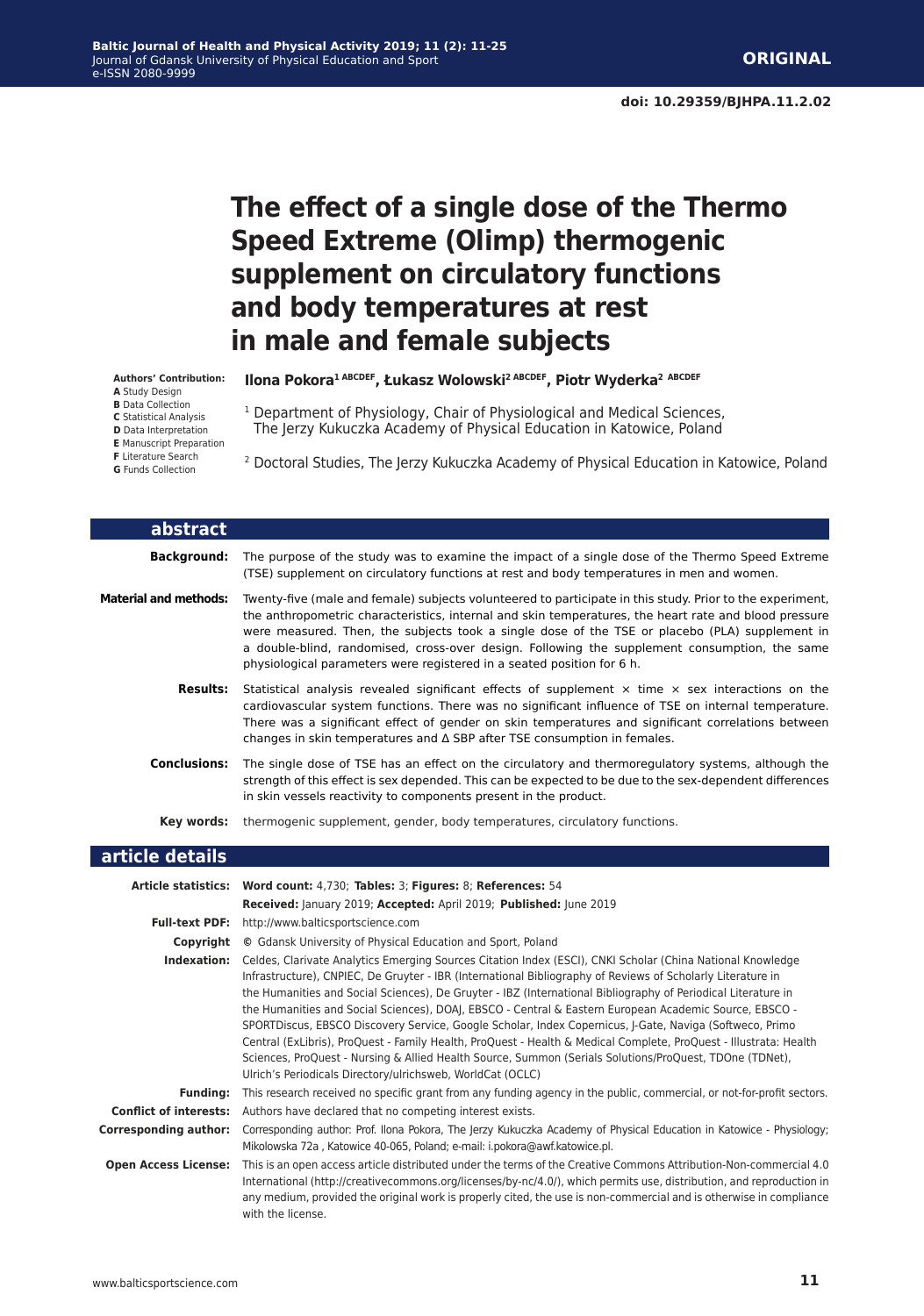### **introduction**

The use of dietary supplements with a high proportion of bioactive substances with a thermogenic effect has increased in recent years in various social groups, which is probably due to a desire for rapid reduction in body fat and weight [1]. Thermogenics are substances that increase the metabolic rate (by approx. 4–5%), accelerate the metabolism of fats (by approx. 10–16%) and are conducive to weight reduction [2]. The effect of thermogenic substances is based on increasing the activity of the sympathetic nervous system. The more popular substances that meet the criteria of thermogenic agents (i.e. increase the rate of metabolic processes shortly after administration [3], the amount of generated heat and, under certain conditions, body temperature [4, 5]) include: caffeine, synephrine, ephedrine, green tea, garcinia cambogia, yohimbine, yerba maté and capsaicin [6, 7]. Many of these substances have been investigated to determine their quantitative and qualitative effects on metabolism, but some of them have been withdrawn due to adverse reactions triggering excessive stimulation of the cardiovascular function [8–11] associated with increased blood pressure, heart rate and other effects connected with strong stimulation of adrenergic receptors (AR) [12, 13].

Commercial supplement Thermo Speed Extreme (Olimp company) is a combination of, among others, L-tyrosine, green tea extract (catechin), bitter orange extract (synephrine), caffeine, guarana extract and black pepper (piperine). All these components of the "Thermo speed" supplement are known as plant additives inducing thermogenesis in vivo [14]. The mechanism of their activity utilises the enhanced activity of the sympathetic nervous system (SNS) by increasing the production and release of noradrenaline and prolonged stimulation of adrenergic receptors [15, 16]. Therefore, these substances show similarity to the activity of sympathomimetic drugs, AR-receptor agonists [16], and their thermogenic effect may be stronger when they are taken together [1].

Significant differences were found in pharmacodynamics, pharmacokinetics and interactions between different pharmacological substances in women and men [17, 18]. In addition, women are characterised by lower activity of sympathetic nerves and weaker transduction of sympathetic signalling and its involvement in regulating the tension of the blood vessel muscularis than men [19]. Vascular reactivity is similar in two phases of a normal menstrual cycle in Caucasian women [20]. Men show greater reactivity of blood vessels to noradrenaline than women do, perhaps due to the lack of protective effects involving oestrogen and increased adrenergic activity [18, 20, 21].

The results of previous studies conducted on men and women concerning the assessment of the thermogenic effects accompanying the consumption of various bioactive plant substances are insufficient. Researchers have used different preparations, their different doses and combinations of bioactive agents, and they have assessed changes in the metabolic rate, the use of fats and changes in the cardiovascular function. Less frequently, changes in body temperature have been analysed in these studies [22, 23]. Therefore, it seems reasonable to determine the effectiveness of a single dose of the TSE supplement on hemodynamic and body temperature characteristics in men and women, especially as women are most likely to use thermogenic dietary supplements in order to reduce their weight and body fat content.

In view of the above, the purpose of the present study was to determine the circulatory reaction and the temperature characteristics of the body after administration of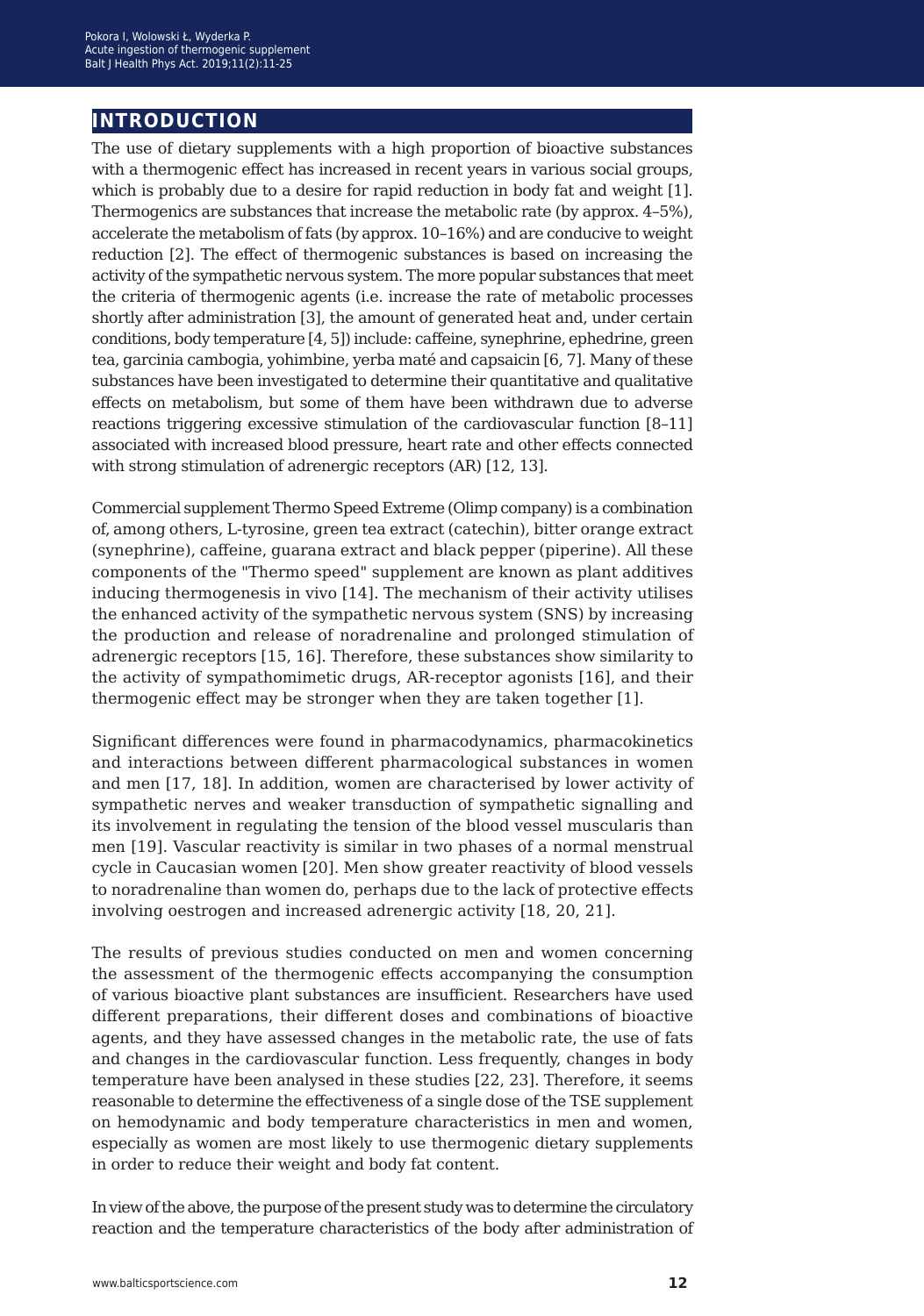a single dose of TSE and to investigate whether there are gender differences in the body's responses to the administered supplement, as manifested by changes in the above functions.

### **material and methods**

### **subjects**

The study involved a randomised group of healthy, non-smoking students (13 women, 12 men) aged 20–27 years. The inclusion criteria were as follows: a daily intake of caffeine < 150 mg, consumption of a mixed diet for 3 days prior to the experiment, regularity of the menstrual cycle, the follicular phase of the cycle (i.e.  $1^{st}$ – $9^{th}$  day of the cycle) (in females). The test exclusion criterion was being diagnosed with metabolic diseases and cardiovascular dysfunctions. The somatic characteristics of the studied males and females are shown in Table 1. Statistical analysis of the examined characteristics showed that both groups were significantly different in body weight, basal metabolic rate (BMR), fat free mass (FFM) and body surface area (BSA).

The study protocol was approved by the Bioethics Commission at the Jerzy Kukuczka Academy of Physical Education in Katowice (No 4/2013).

Table 1. Subjects' characteristics

| Females           | Males          |
|-------------------|----------------|
| $23 \pm 1.6$      | $23 \pm 1$     |
| $54 \pm 7.5$      | $80 + 5.5$     |
| $165.5 \pm 4.5$   | $181 + 4$      |
| $20 \pm 2$        | $24 \pm 1.5$   |
| $1321 \pm 91$     | $2093 \pm 124$ |
| 24.4              | 26.1           |
| $10.5 \pm 5.5$    | 9±3            |
| $43 \pm 2.5$      | $71 + 4$       |
| $31.75 \pm 2$     | $52 + 3$       |
| 1.58 <sub>m</sub> | 2.02 m         |
| 292.5             | 252.5          |
|                   |                |

Values are shown as mean ±standard deviation;

statistically significant differences between the groups of male and female subjects

### **study organisation and methodology**

The experiment was conducted in a double-blind design. A single dose administration of the Thermo-Speed Extreme dietary supplement (Olimp company) (TSE) or placebo (PLA) was used in the study. All subjects participated in both stages of the study. The experiment was conducted after the last meal and 48 h after the last intense physical activity. Prior to the study, body weight and composition were assessed with electrical bioimpedance analysis (Body-Stat 1500, U.K.). The subjects received a commercial thermogenic substance in doses recommended by the manufacturer, i.e. depending on the subjects' sex, 2 capsules for women and 3 capsules for men, or an analogous dose of placebo (filled with microcrystalline cellulose). The detailed composition of the applied preparation (quoting the manufacturer) is shown in the table below (Table 2).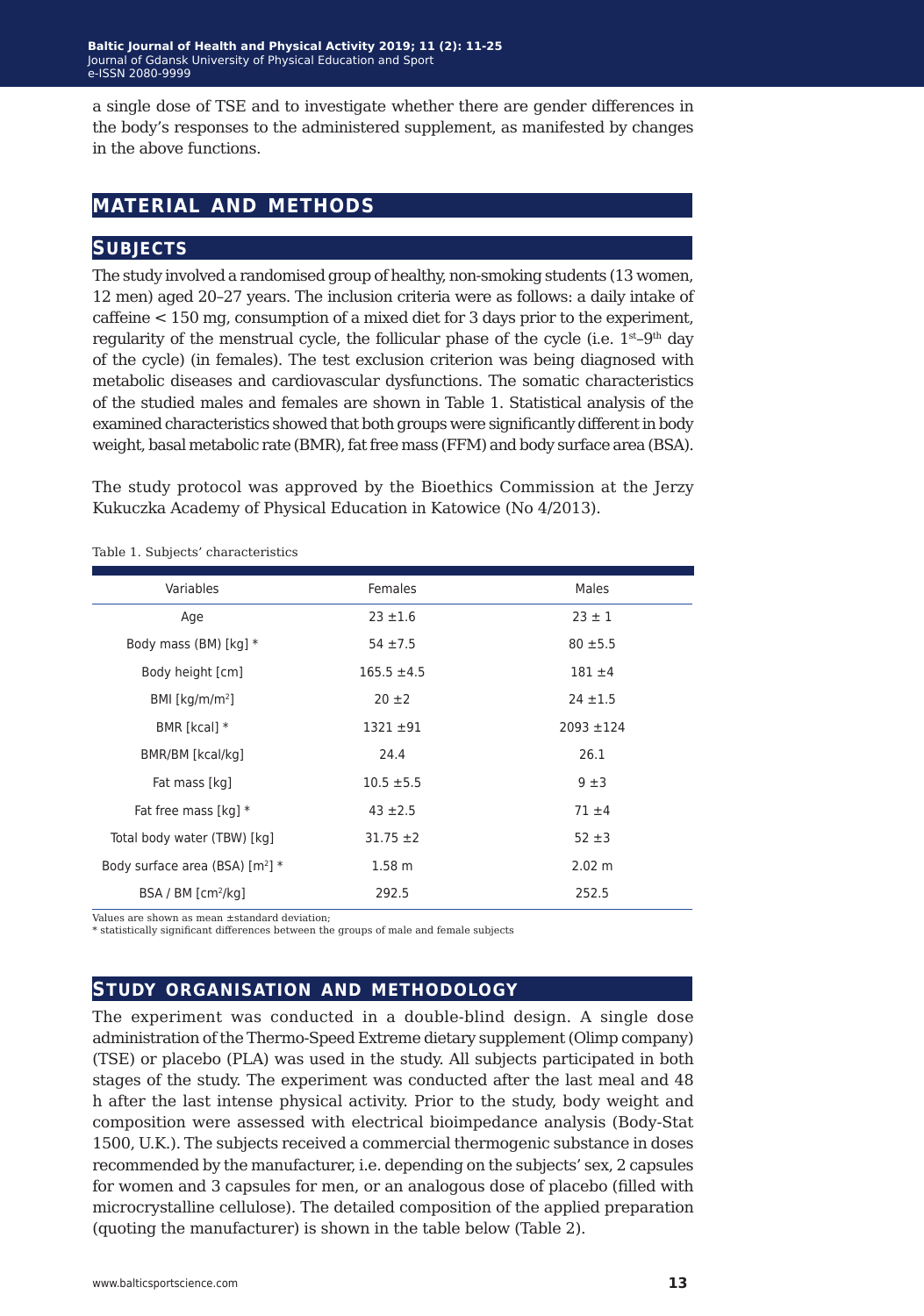#### Table 2. Detailed composition of the applied preparation (quoting the manufacturer)

| Nutrition information                                            | 1 capsule         | 2 capsules       |
|------------------------------------------------------------------|-------------------|------------------|
| Thermo factors                                                   | 1040 mg           | 2079 mg          |
| Green tea extract EGCG                                           | 250 mg            | 500 mg           |
| (55 %) including EGCG<br>epigallocatechin gallate                | 137.5 mg          | 275 mg           |
| Bitter orange extract                                            | 167 mg            | 334 mg           |
| (p-synephrine)                                                   | 10 <sub>mg</sub>  | 20 <sub>mg</sub> |
| Guarana extract (50%)                                            | 40 mg             | 80 mg            |
| including caffeine                                               | $20 \text{ mg}$   | 40 mg            |
| Caffeine                                                         | 80 mg             | 160 mg           |
|                                                                  | 2.5 <sub>ma</sub> | 5 mg             |
| Black pepper extract - piperine<br>(95%), including 95% piperine | $2.4 \text{ mg}$  | 4.8 mg           |
| Tyrosine                                                         | 500 mg            | 1000 mg          |

The amounts of consumed bioactive substances in a single dose of the TSE supplement were similar in males and females and were as follows: EGCG 5.1 mg/kg bw; synephrine 0.3 mg/kg bw; caffeine 2.9–3.0 mg/kg bw. The amounts of consumed synephrine in relation to caffeine remained in the proportion of 1:10 and of EGCG to caffeine 275:200.

Prior to consumption, the subjects remained at rest for about 15 minutes, and then their blood pressure (SBP/DBP), heart rate (HR), internal temperature (Ti) and skin temperature (Tsk) were measured before taking the supplement. Then the subjects took the supplement (TSE or PLA) and continued to remain at rest, during which measurements of the above-mentioned variables were continued – in the first hour after taking the preparation at 15-min intervals until the 1st hour, then at 1.5 h, and then from the 2nd to the 6th hour of the experiment, every hour (Fig. 1).





During the experiment, the subjects were asked about their well-being. They did not report changes in their well-being (subjective feelings) after taking the tested preparations. During the experiment, the subjects remained at rest (they were reading books, talking) and did not consume any food or drink except water. The study lasted 6 hours and was conducted in an airconditioned room: ambient temperature  $26 \pm 2^{\circ}$ C, relative air humidity 56%, natural air convection.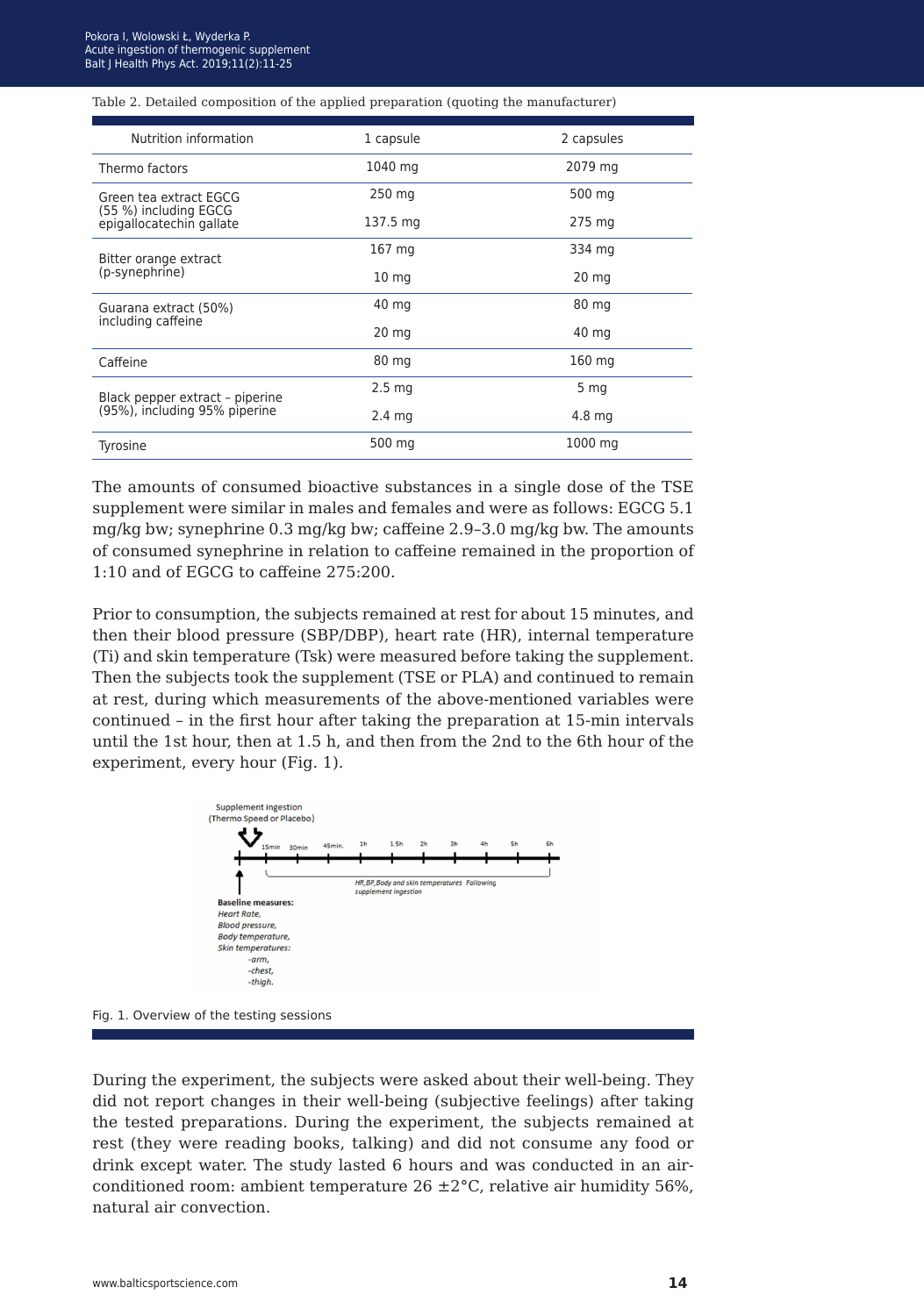Blood pressure was recorded with blood pressure measuring instruments (Tensoval Compact by HARTMANN, Germany); the heart rate was measured with a palpability method; the body's internal temperature was assessed (the temperature of the auditory canal isolated from the influences of external factors, Microlife MT50 electronic thermometer), and local skin temperatures were measured at three locations (chest, thigh, arm) with a telethermometer (Raytek RSC ST25XXEU) – on the arm in its anterior part (half the length of the biceps brachii), on the thigh in half of the quadriceps length and on the chest in half of the distance between the anterior axillary line and the nipple.

### **statistical analysis**

The obtained results were statistically analysed with a use of the Statistica 12 PL software. The Shapiro-Wilk test was used to check the normality of distribution of the tested variables. To compare anthropometric features between men and women, the t-test was applied for independent variables. In addition, a three-factor analysis of variance (ANOVA) with repeated measurements (supplement  $(2) \times$  sex  $(2) \times$  time of measurement) was applied. The homogeneity of variances in the analysed groups was verified by the Levene test. If the repeated ANOVA measurements were statistically significant, the Bonfferoni post-hoc test was applied. Moreover, Pearson's correlation coefficients describing relationships between hemodynamic changes and changes in body surface temperatures were calculated. Differences at the level of  $p < 0.05$  were assumed as statistically significant.

### **results**

Statistical analysis showed that none of the tested variables was significantly altered by the type of the consumed dietary supplement, while sex statistically significantly differentiated the heart rate values ( $F = 8.48$ ;  $p = 0.007$ ) recorded during the experiment (Fig. 2). All the examined variables were characterised by statistically significant changes during the experiment. There was a statistically significant interaction of the effect of sex  $(2) \times$  time of measurement on the SBP values (F = 1.92; p = 0.042) (Fig. 3), DBP (Fig. 4), Ti (F = 3.85; p = 0.000) and local skin temperatures on the chest and the arm, and an interaction of 3 effects of the supplement  $(2) \times$  sex  $(2) \times$  time of measurement on the examined SBP values (F = 1.92;  $p = 0.042$ ) and DBP (F = 3.24;  $p = 0.000$ ).

The *heart rate* values did not remain constant during the experiment, but no significant differences were found in the heart rate changes depending on the type of the consumed supplement or the subject's sex. The highest HR gain (by about 6 bpm) was reported in the men's group in the 30th minute after taking TSE and in the  $45<sup>th</sup>$  minute (by about 4 bpm) in the group of women (Fig. 2b).

*SBP and DBP* ranges fluctuated during the experiment. The volume of SBP and DBP significantly changed during the experiment: SBP  $(F = 2.81; p = 0.003)$ , DBP  $(F = 2.93; p = 0.002)$ . The SBP change (the difference between the value at rest and the given measurement point) was strongly shaped ( $p = 0.03$ ) by the interaction between all the tested factors (supplement x sex x time of measurement). The DBP changes significantly depended on the interaction between the supplement (2)  $\times$  the subjects' sex (2) (F = 5.63; p = 0.025). A significant reduction in SBP (-7.8 mmHg) was reported in the women's group 1.5 h after consuming the TSE supplement. In the male group, a weaker lowering of SBP (-4 mmHg) and DBP (-9 mmHg) was observed 1 h after consumption of TSE followed by a significant increase in SBP at 1.5 h (Fig. 4b).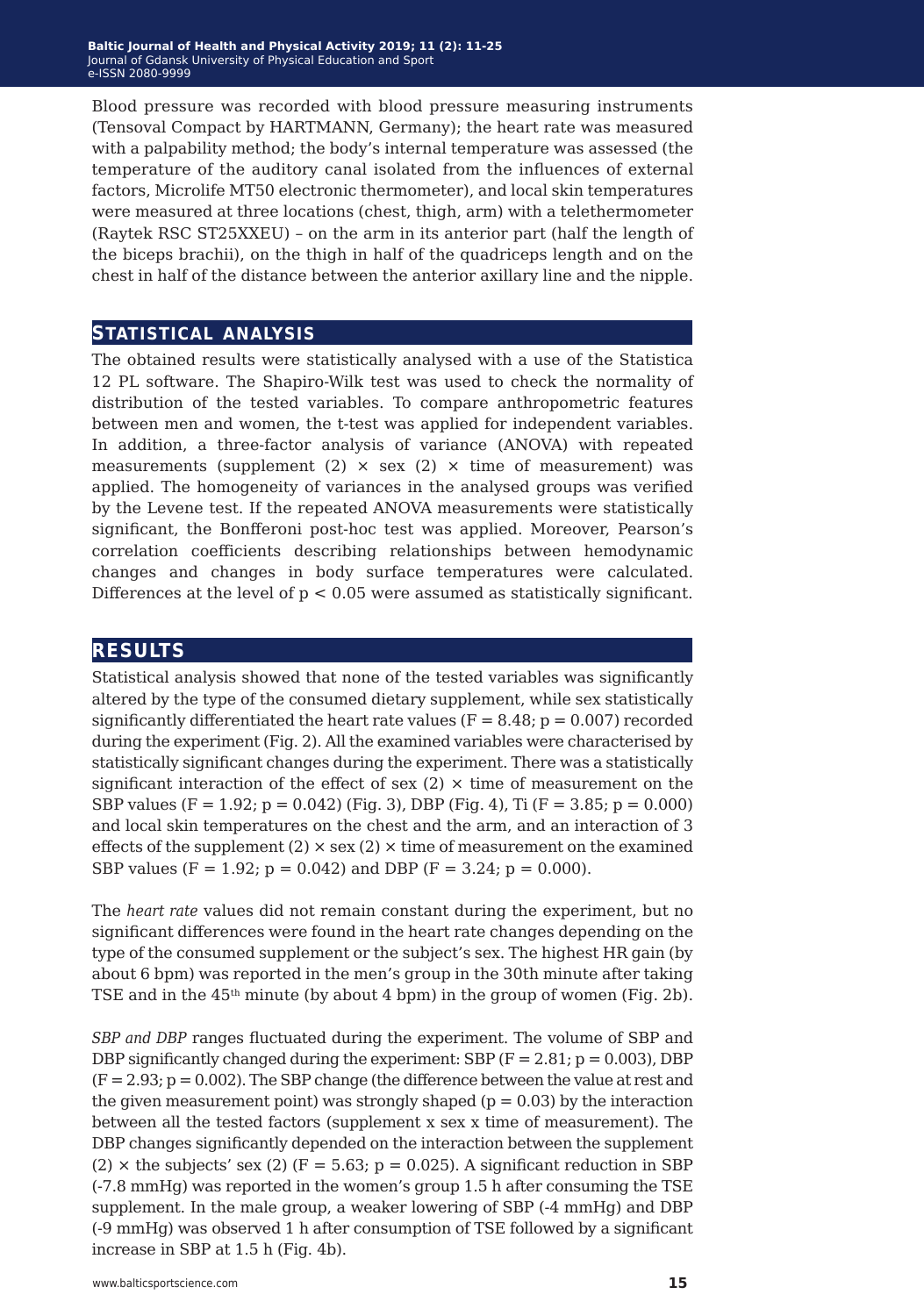*Internal temperature* changed during the experiment  $(F = 5.01; p = 0.000)$ , and the nature of its changes over time was significantly dependent on the type of the consumed supplement  $(F = 3.85; p = 0.000)$ .



Fig. 2. Changes in the HR and heart rate increases relative to values at rest [Δ HR] in males and females during 6 hours after consumption of a single dose of TSE or placebo



Fig. 3. Changes in systolic blood pressure [SBP] and systolic blood pressure increases relative to values at rest [Δ SBP] in males and females during 6 hours after consumption of a single dose of TSE or placebo

statistically significant differences between the values at rest and at the point of measurement in males;  $\upalpha$  statistically significant differences between the values at rest and at the point of measurement in females



Fig. 4. Changes in diastolic blood pressure [DBP] and diastolic blood pressure increases relative to values at rest [Δ DBP] in males and females during 6 hours after consumption of a single dose of TSE or placebo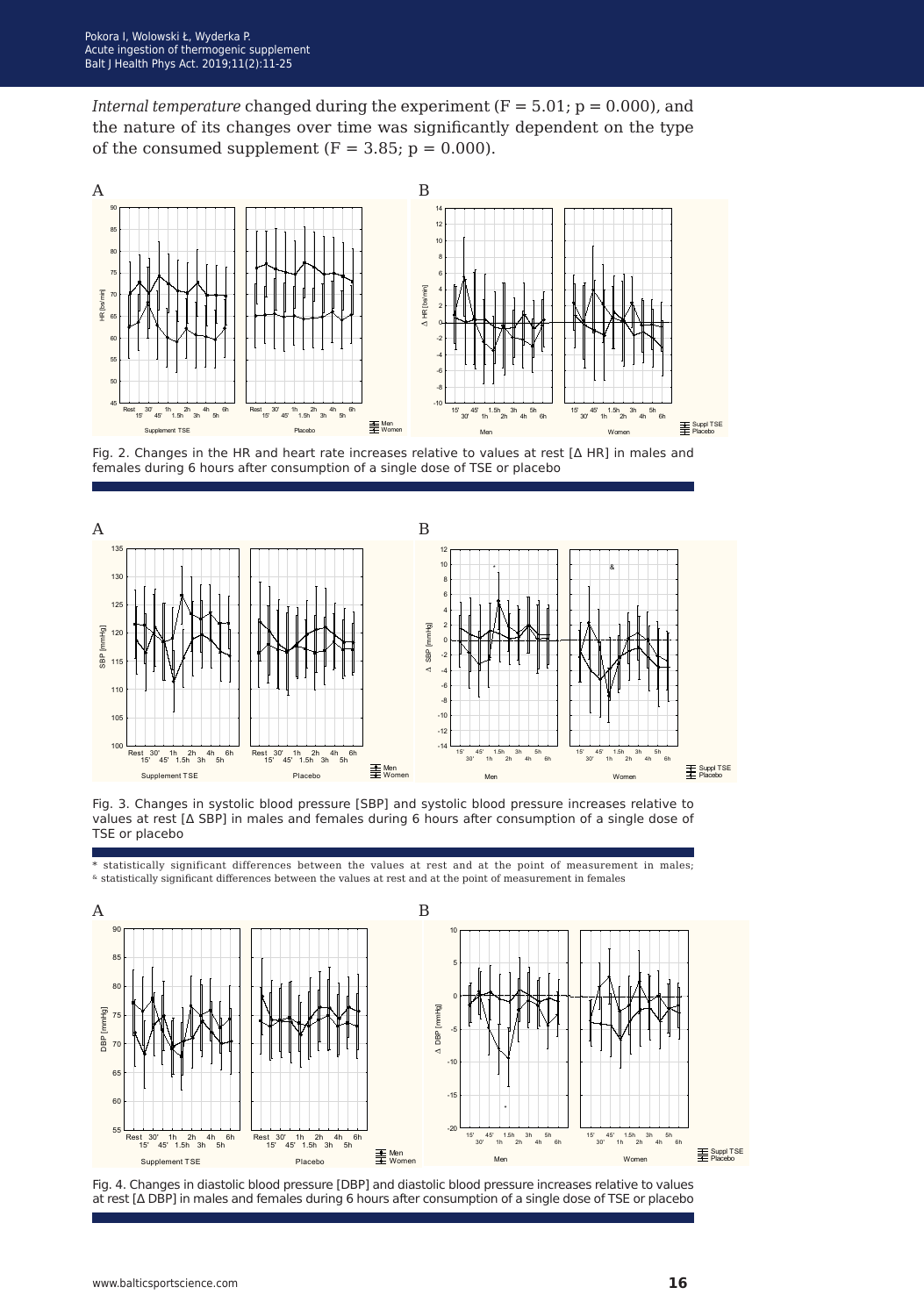**Baltic Journal of Health and Physical Activity 2014; 1(1): 1-4 Baltic Journal of Health and Physical Activity 2019; 11 (2): 11-25** Journal of Gdansk University of Physical Education and Sport Journal of Gdansk University of Physical Education and Sport e-ISSN 2080-9999 e-ISSN 2080-9999



There was a statistically significant interaction of the effect of sex  $(2) \times$  time of measurement on the volume of the internal temperature increments during the experiment  $(F = 2.31; p = 0.017)$  (Fig. 5b). In the group of females, the T. increase was lower after taking the TSE supplement in comparison to placebo supplementation.

Statistical analysis of *local skin temperatures* and their changes during the experiment showed that the skin temperatures had different values depending on the place of measurement. The skin temperature measured on the chest surface did not differ in a statistically significant way between men and women, nor after consumption of TSE or PLA. It did change over the duration of the experiment, and the nature of these changes was significantly dependent on the subjects' sex  $(F = 2.04; p = 0.03)$ . After administration of the TSE supplement in the group of females, a significant increase in the skin temperature on the chest surface was reported after the 30th minute (approx.  $+1.0$ °C), which remained until the end of the experiment (Fig. 6). In the male group, only a temporary increase in Tsk on the chest surface was reported in the 45<sup>th</sup> minute after administration of the TSE supplement.



Fig. 6. Changes in the skin temperature on the chest surface [Tsk $_{\text{chest}}$ ] and increase in this temperature relative to values at [Δ Tsk $_{\rm{chest}}$ ] in males and females during 6 hours after consumption of a single dose of TSE or placebo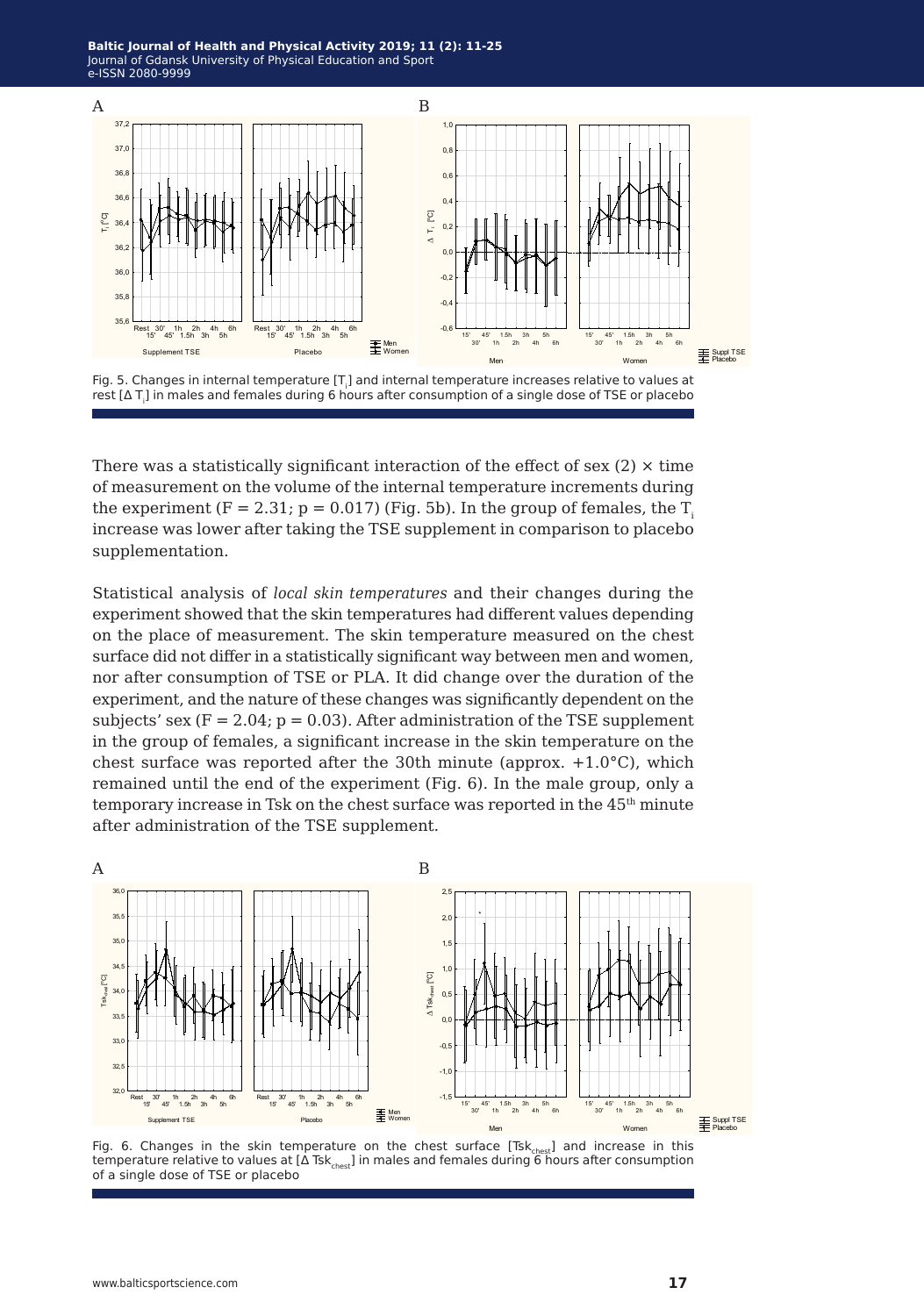Local skin temperatures measured on the thigh and on the arm were statistically significantly dependent on the subjects' sex (Tsk<sub>thigh</sub>:  $F = 3.43$ ; p = 0.001), (Tsk<sub>arm</sub>:  $F = 2.26$ ;  $p = 0.02$ ). Local temperatures changed throughout the experiment, and changes in the temperature of the arm during the experiment showed significant correlations with the subjects' sex ( $F = 3.08$ ,  $p = 0.001$ ) (Fig. 7).

After administration of both TSE and PLA in the group of tested women, an increase in Tsk<sub>arm</sub> was reported in the 45<sup>th</sup> minute after taking the supplement (+ 1.0°C). In the group of males, a significantly milder increase in Tsk<sub>am</sub>  $(+ 0.5^{\circ}C)$  was observed after taking the TSE or PLA supplements (Fig. 7b).



Fig. 7. Changes in the skin temperature on the surface of the arm [Tsk<sub>arm]</sub> and the increase of this temperature relative to values at rest [ $\Delta$  Tsk<sub>arm</sub>] in males and females during 6 hours after consumption of a single dose of TSE or placebo

\* statistically significant differences between the values at rest and at the point of measurement in males;

& statistically significant differences between the values at rest and at the point of measurement in females.



Fig. 8. Figure 8. Changes in the skin temperature on the thigh surface  $[Tsk_{\text{thich}}]$  and the increase of this temperature relative to values at rest  $[\Delta$  Tsk<sub>thigh</sub>] in males and females during 6 hours after consumption of a single dose of TSE or placebo

 $\&$  statistically significant differences in comparison to placebo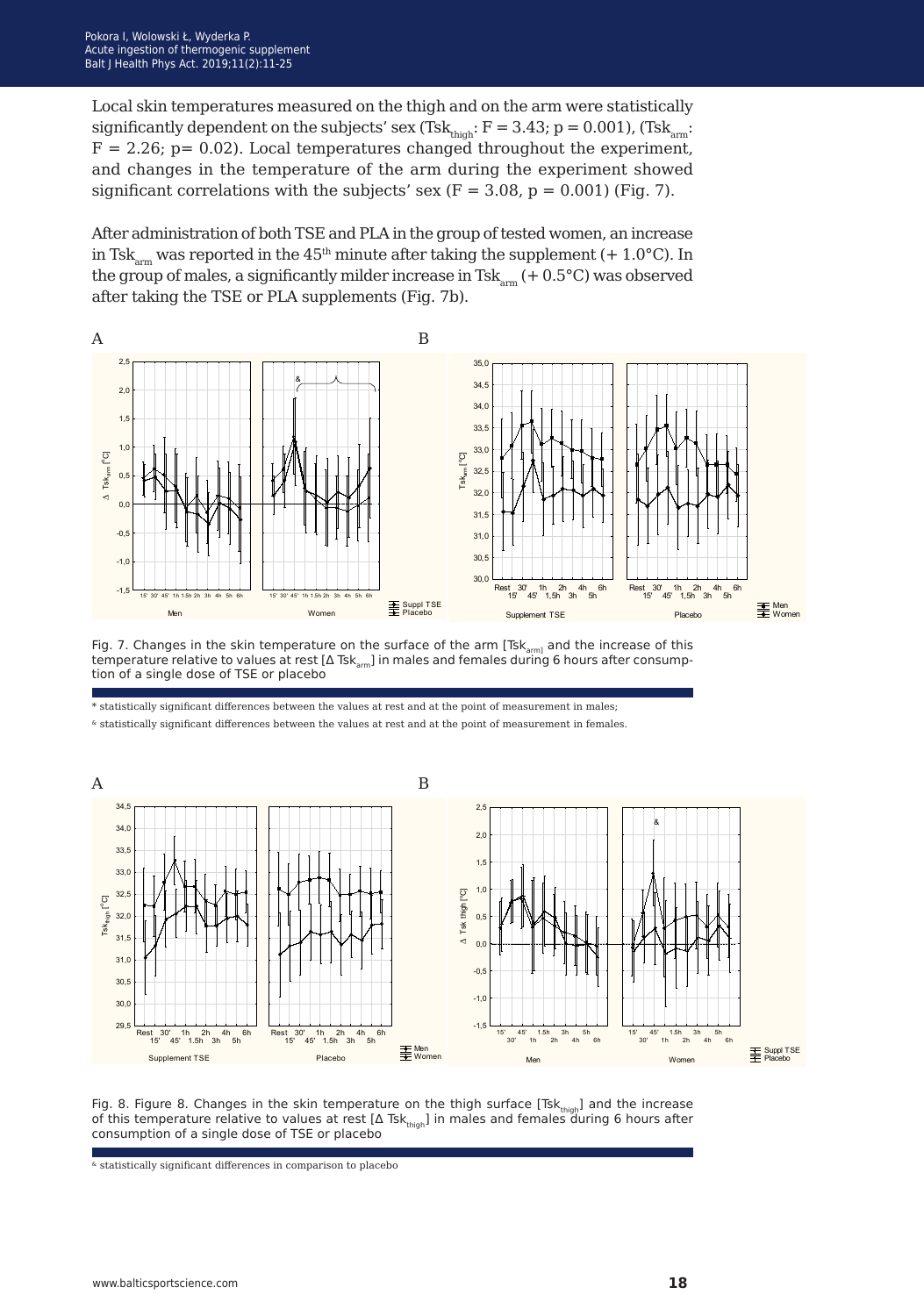In the studied group of females, a significant increase in Tsk measured on the thigh surface  $(+1.3^{\circ}C)$  in comparison to values at rest was observed in the 45th minute after TSE administration (Fig. 7b).

|                                    | $\triangle$ SBP [mmHg] |             |             | $\Delta$ DBP [mmHg] |             | $\Delta$ HR [bs/min] |  |  |
|------------------------------------|------------------------|-------------|-------------|---------------------|-------------|----------------------|--|--|
|                                    | <b>TSE</b>             | <b>PLA</b>  | <b>TSE</b>  | <b>PLA</b>          | <b>TSE</b>  | <b>PLA</b>           |  |  |
| <b>MEN</b>                         |                        |             |             |                     |             |                      |  |  |
| $\Delta$ Tsk <sub>chest</sub> [°C] | ns                     | ns          | $ns-$       | ns                  | ns          | ns                   |  |  |
| $\Delta$ Tsk <sub>arm</sub> [°C]   | ns                     | $r = -0.23$ | ns          | ns                  | ns          | ns                   |  |  |
| $\Delta$ Tsk <sub>thigh</sub> [°C] | ns                     | ns-         | ns          | ns                  | $r = 0.27$  | ns                   |  |  |
| <b>WOMEN</b>                       |                        |             |             |                     |             |                      |  |  |
| $\Delta$ Tsk <sub>chest</sub> [°C] | $r = -0.26$            | nss         | ns          | ns                  | $r = -0.24$ | ns                   |  |  |
| $\Delta$ Tsk <sub>arm</sub> [°C]   | $r = -0.28$            | ns          | ns          | ns                  | ns          | ns                   |  |  |
| $\Delta$ Tsk <sub>thigh</sub> [°C] | $r = -0.56$            | $r = -0.26$ | $r = -0.39$ | $r = -0.62$         | ns          | ns                   |  |  |

Table 3. The strength of correlations between hemodynamic changes and changes in local body surface temperature in males and females after a single dose of TSE and placebo

A significant, inversely proportional correlation was observed between increases in skin temperature ( $\Delta$ Tsk) measured on the thigh (Tsk<sub>thigh</sub>), on the arm (Tsk<sub>arm</sub>) and on the chest (Tsk<sub>chest</sub>), and the increase in ( $\Delta$ )SBP after consumption of TSE. Correlations at the level of significant changes were noted in the studied group of females (Table 3), but not males.

### **discussion**

The results of the conducted study showed that a single dose of the compound TSE containing p-synephrine, caffeine, EGCG, guarana and piperine did not significantly affect the cardiovascular function (heart rate). However, after its consumption the range of blood pressure fluctuations at rest significantly increased. The systemic changes concerning SBP/DBP were more prominent in males, while changes in local skin temperatures were manifested more in the studied group of females. Despite the fact that the absolute values of the assessed indicators did not significantly differ between the consumption of TSE and placebo, there were significant differences in the increases (fluctuations) of the tested variables in males and females. The increases in local skin temperatures were inversely proportional to the changes in systolic blood pressure, and the strong correlation between the two tested variables was revealed after consumption of TSE only in the women's group.

The applied TSE is a multi-ingredient preparation containing many substances with a thermogenic effect. It contained the greatest amounts of tyrosine, which is an endogenous amino acid used for the synthesis of noradrenaline and dopamine, and of p-synephrine, which has an effect similar to ephedrine, but without AR stimulation [24]. Caffeine contained in the preparation is a recognised, safe thermogenic agent used for body weight regulation [2]. Caffeine influences thermogenesis by inhibiting the phosphodiesterase involved in cyclic AMP (cAMP) degradation [2], thereby prolonging the effect of the catecholamine activity. Caffeine has been shown to increase the metabolic rate up to three hours after its consumption [1, 25]. The ratio of synephrine to caffeine in the consumed preparation amounted to 1:10 and was similar to the proportion used in the study by Astrup et al. [12]. The cited authors assessed the effectiveness of ephedrine and caffeine on the cardiovascular function and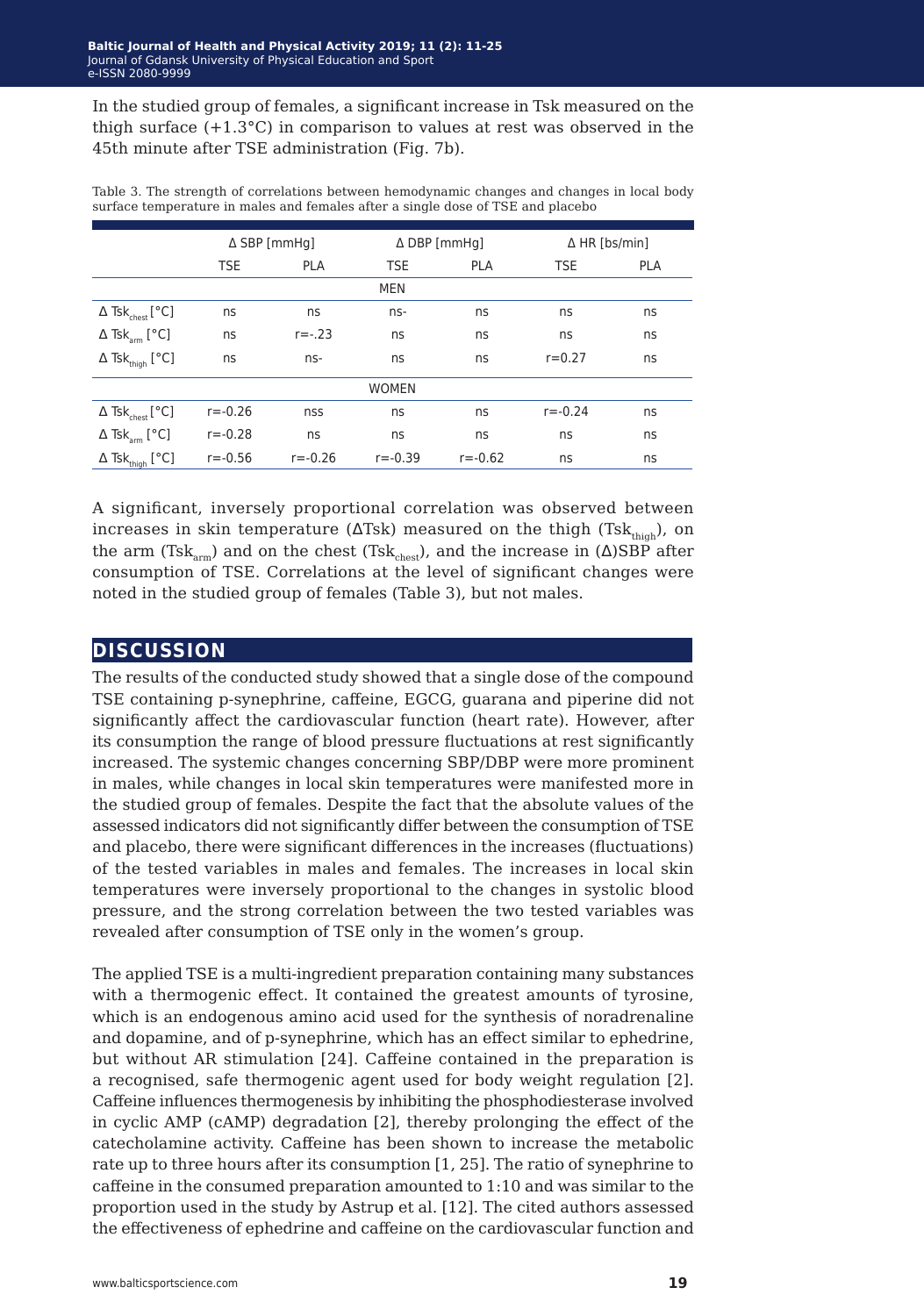the effectiveness of ephedrine and caffeine on the cardiovascular function and noted that taking them in the above proportions stimulates the cardiovascular function the most (20:200mg). Furthermore, the subjects consumed a dose of EGCG (275mg/pp) along with the TSE preparation. This is a known optimal dose of EGCG used to increase the oxidation of macronutrients [26]. Caffeine and EGCG increase the concentration of catecholamines in the blood and prolong their effects in the body [27]. However, a possible side effect of green tea consumption is a slight increase in blood pressure, which was shown in the study by Berube-Parent et al. [26]. All ingredients taken together with the TSE product influence the thermogenesis process by using adrenergic stimulation in its pathway and prolonging the effect of the SNS neurotransmitters on the cells [8, 28]. Still one should remember that also other components of the Thermo Speed supplement exert their own biological effects and can also weaken/strengthen or induce similar effects to caffeine activity. Ryan et al. [29] claim that a particular combination of the ingredients of the supplement may potentiate the effects of caffeine by influencing the effectiveness of its activity in the body.

Few studies were aimed at evaluating hemodynamic and temperature changes in men and women after a single dose of a multi-ingredient preparation containing multiple thermogenic stimulants; therefore, it is difficult to assign the observed effects only to one of them. Interestingly, the consumption of p-synephrine in this study (20mg in females and 30mg in males) was low compared to other studies in which the dose of synephrine ranged from 12 to 100 mg [24, 28, 30]. Synephrine exhibits some structural similarity to ephedrine [31, 32], but its effect is not accompanied by side effects in the form of changes in the cardiovascular function, because it has a weak affinity of binding to  $\alpha$ 1,  $\alpha$ 2,  $\beta$ 1 and  $\beta$ 2 adrenergic receptors [24, 30]. However, synephrine activates β3 adrenergic receptors, which can be responsible for an increased use of fat in energy processes and increased production of endogenous heat. In the study by Ratamess et al. [28] it was shown that consumption of 103 mg of p-synephrine did not result in changes in SBP or HR during 3 hours of controlled calm seating. Synephrine usually does not cause changes in blood pressure or the heart rate, but in combination with other components, it can stimulate the cardiovascular system similarly to SNS activation. The quantities of single doses of caffeine consumed with TSE were equivalent to 200 mg in women and 300 mg in men. In their study [12], Astrup et al. observed small and insignificant changes in blood pressure and the heart rate after consumption of 100 and 200 mg of caffeine. However, after consumption of 400 mg of caffeine, the systolic and diastolic blood pressure significantly increased, on average by 6.3 mmHg. In the study by Robertson et al. [33] 250 mg of caffeine was given to people who were not accustomed to drinking coffee. In these subjects, systolic blood pressure increased by 10 mmHg 1 h after consumption of caffeine. The heart rate values decreased after the first hour and then after 2 hours increased above the values at rest. Catechins of green tea, especially EGCG, are a highly regarded safe thermogenic agent with a broad spectrum of activity [27, 34, 35]. Adverse reactions after consumption of green tea were rarely reported after consumption of optimal doses of EGCG. Green tea, containing both tea catechins and caffeine, can act at different stages of sympathetic signalling, exerting thermogenic effects [36]. Only in the study by Berube-Parent et al. [26] there was a negligible increase (7 mmHg) in systolic and diastolic blood pressure (5 mmHg) up to 24 hours after EGCG consumption, but no increase in the heart rate was observed in that study. The results of the present study remain consistent with the previously described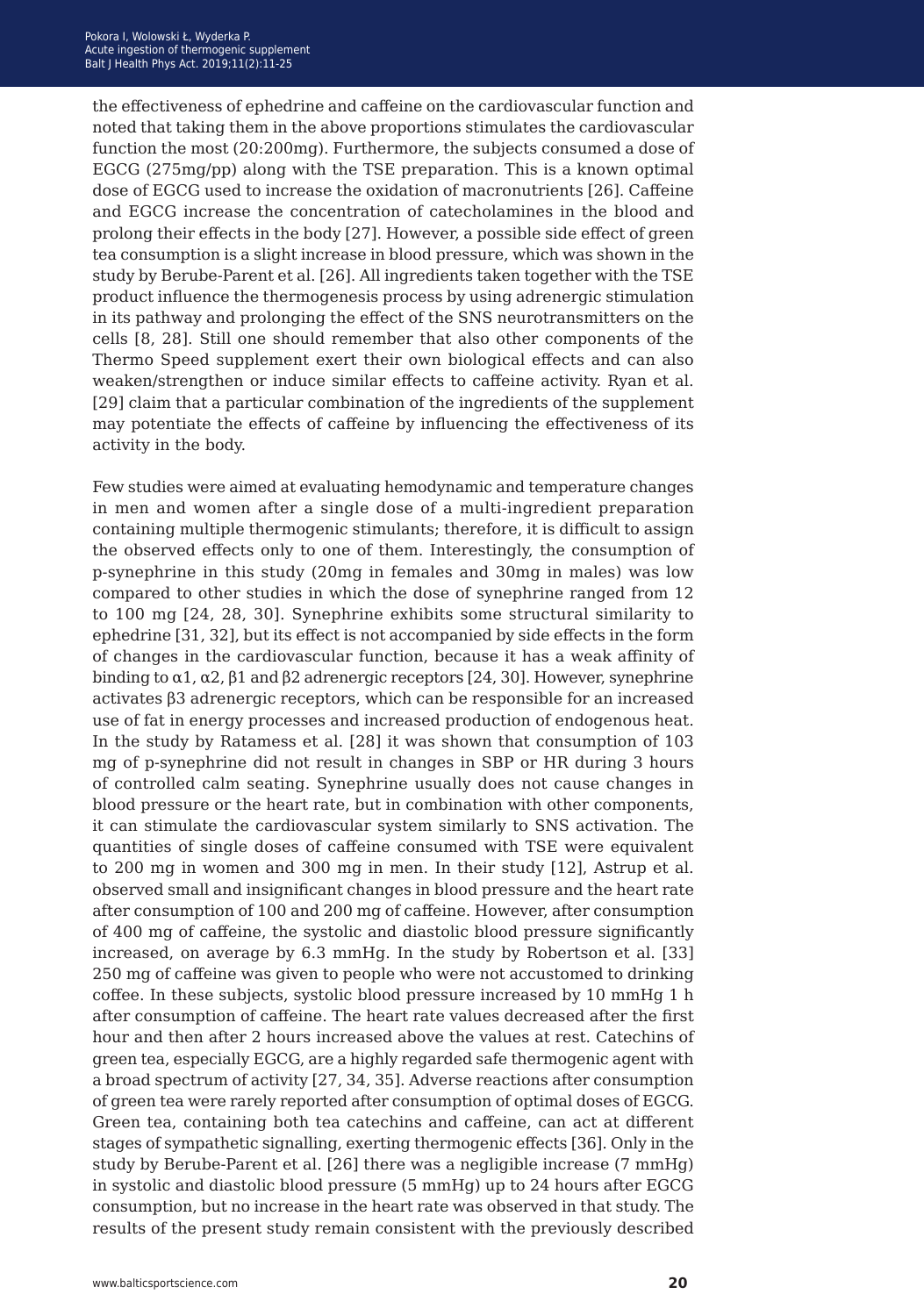effects of bioactive thermogenic agents [7], which are usually accompanied by blood pressure changes without significant changes in the heart rate values [37]. Thermogenesis induced by these substances is believed to trigger nonspecific stimulation of adrenergic receptors, which may be accompanied by adverse effects [38], including changes in cardiovascular activity.

In the light of the conducted studies, it was revealed that TSE strongly modifies peripheral blood flow, but this effect varies between males and females. The tone of the choke vessels muscularis is an important determinant of blood pressure and local blood flow. It is controlled by mediators of the sympathetic system and blood vessels endothelium. Noradrenaline is the main sympathetic neurotransmitter that narrows blood vessels by acting on  $\alpha$ -adrenergic receptors. It is also a strong agonist of β1-adrenergic receptors, but it has a much weaker effect on β2 receptors [39, 40]. β2 (but not β1) agonists fed into women's humeral artery dilated the choke vessels of the forearm, partly by activating the L-arginine/nitric oxide (NO) pathway [39]. Vasoconstriction was observed when ligands were bound to  $\alpha$ -adrenergic receptors, whereas binding to the β1 adrenergic receptor resulted in increased cardiac contractility and HR [32]. Kneale et al. [19] observed differences in sensitivity to norepinephrine and the effectiveness in narrowing of choke vessels between males and females. The results of their study showed that there were gender differences in the expression of different adrenergic receptors and levels of receptor proteins in men and women, which could partly explain the different efficiency of activity of bioactive components on blood vessels in men and women.

The thermogenic effectiveness of supplements is particularly associated with activation of β3 AR receptors in brown adipose tissue (BAT), associated with initiation of a signalling pathway involving UCP-1 proteins and increased production of endogenous heat. The presence of uncoupling protein-1 (UCP-1), called thermogenin, whose task is to disperse energy in the form of heat, in the mitochondria of these cells is a characteristic feature of brown tissue cells. Therefore, this protein is a thermogenesis regulator, deciding about the amount of energy generated in the form of heat [41]. The effectiveness of the supplement in inducing thermogenesis in humans depends on the subjects' age  $[42]$ , gender  $[21, 43, 44]$ , individual characteristics  $[45, 46, 47]$ , the dose [48] and the time of consumption of the supplement [49, 50], interactions/ antagonism between metabolic effects of its components and biological activity of metabolites and their clearance and environmental conditions [45, 51]. The substances contained in the TSE preparation were not selective agonists of β3-AR receptors and were additionally likely to stimulate β1 and β2 receptors, causing effects in the form of changes in the peripheral blood flow [39].

β2-AR receptors predominate in blood vessels, the stimulation of which leads to vasodilation, thereby reducing the total peripheral resistance and lowering blood pressure. Therefore, differences in the reactivity of AR receptors and their different concentration in men and women could affect the differences in the body's responses to the consumption of the supplement. Kneale et al. [19] investigated inter-gender differences in the primary and agonistic blood flow in the forearm stimulated by albuterol (a selective β2-adrenergic receptor agonist) and demonstrated that it is a stronger vasodilator in females than in males. The results of the study by Freedman et al. [20] indicate different β-adrenergic sensitivity in various types of blood vessels in humans in vivo.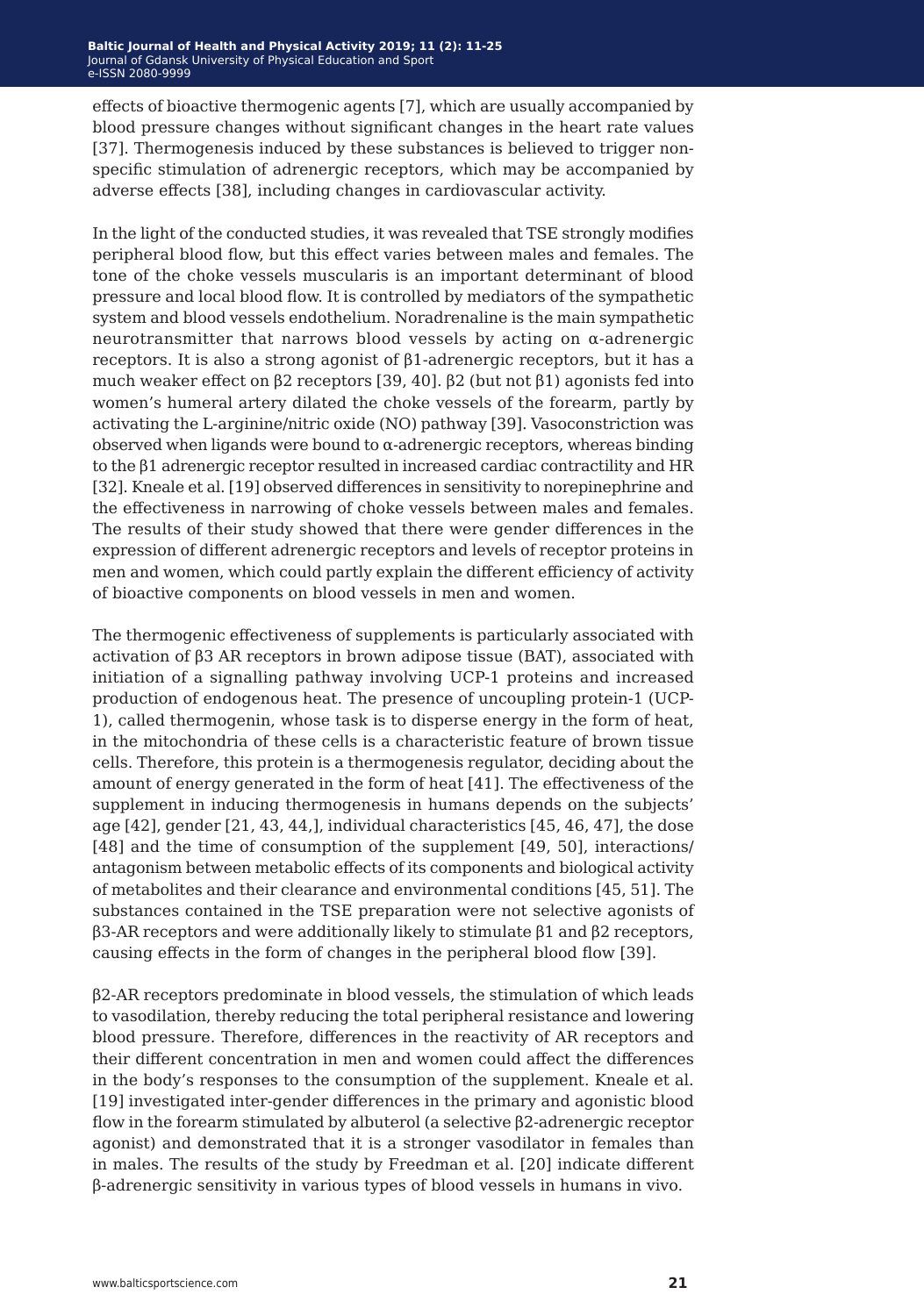There is evidence that men show greater activity of SNS at rest than women, who may exhibit increased sympathetic activity [52]. Therefore, this increased SNS activity in men may possibly contribute to a weaker response of β-adrenergic receptors in males than in females. The concentration of β2 adrenergic receptors and the activity of adenylyl cyclase associated with the receptor is greater in women's lymphocytes in comparison to males and varies depending the menstrual cycle phase [53]. If smooth muscle cells of the endothelial blood vessels have similar characteristics, this could explain the gender differences in the reactivity of the skin blood vessels to bioactive agents in women and a greater increase in the temperature of the arm and thigh in the conducted study in women.

The applied thermogenic supplement induced a significantly weaker increase in internal temperature in the female subjects and a significant increase in the skin temperature during six hours of quiet seating. The study reported an almost  $1.0^{\circ}$ C increase in the skin temperature in the  $15<sup>th</sup>$  minute after administration of the supplement. The increased Tsk remained stable until the end of experiment, especially in the group of female subjects. The significant increase in Tsk was reported in the peripheral parts of the body in both women and men (the  $45<sup>th</sup>$  minute of the experiment). The environmental conditions (thermoneutral) in which the experiment was conducted and the (resting) state in which the subjects remained throughout the experiment indicate that the Tsk changes observed in the current study could be primarily a consequence of the activity of the TSE supplement. Given that the change in internal temperature at rest may occur when the amount of the produced endogenous heat or the magnitude of heat dissipation is altered, it seems reasonable to believe that the lower values of internal temperature observed during the experiment in the women's group were due to greater heat dissipation from the body connected with a higher gradient of skin temperature/environment temperature (the distal–proximal skin-temperature gradient DPG). DPG is associated with peripheral vasodilation, which provides greater blood flow to distant areas of the skin, promoting the loss of heat through cutaneous blood vessels (arterial and venous anastomoses and capillaries) [54].

### **conclusions**

In summary, it should be noted that a single dose of TSE has a weak effect on the systemic cardiovascular function at rest; nevertheless, depending on gender, it is accompanied by a better local blood supply to the skin, which manifests itself in the increase in the skin temperature, especially in women. The results of the current study are complementary to the performance characteristics of the effect of a compound thermogenic agent on the body, indicating its different effectiveness of a single dose in women and men and its strong effect on improving local blood supply to the skin.

### **limitations**

A single dose of administered TSE and a small number of both test groups is a limitation in a broader interpretation of the results obtained in this study. Therefore, drawing conclusions based on our findings on the causes and consequences of hemodynamic changes and body temperatures after consumption of a single dose of the TSE preparation is limited and requires further detailed studies comprising larger groups of subjects.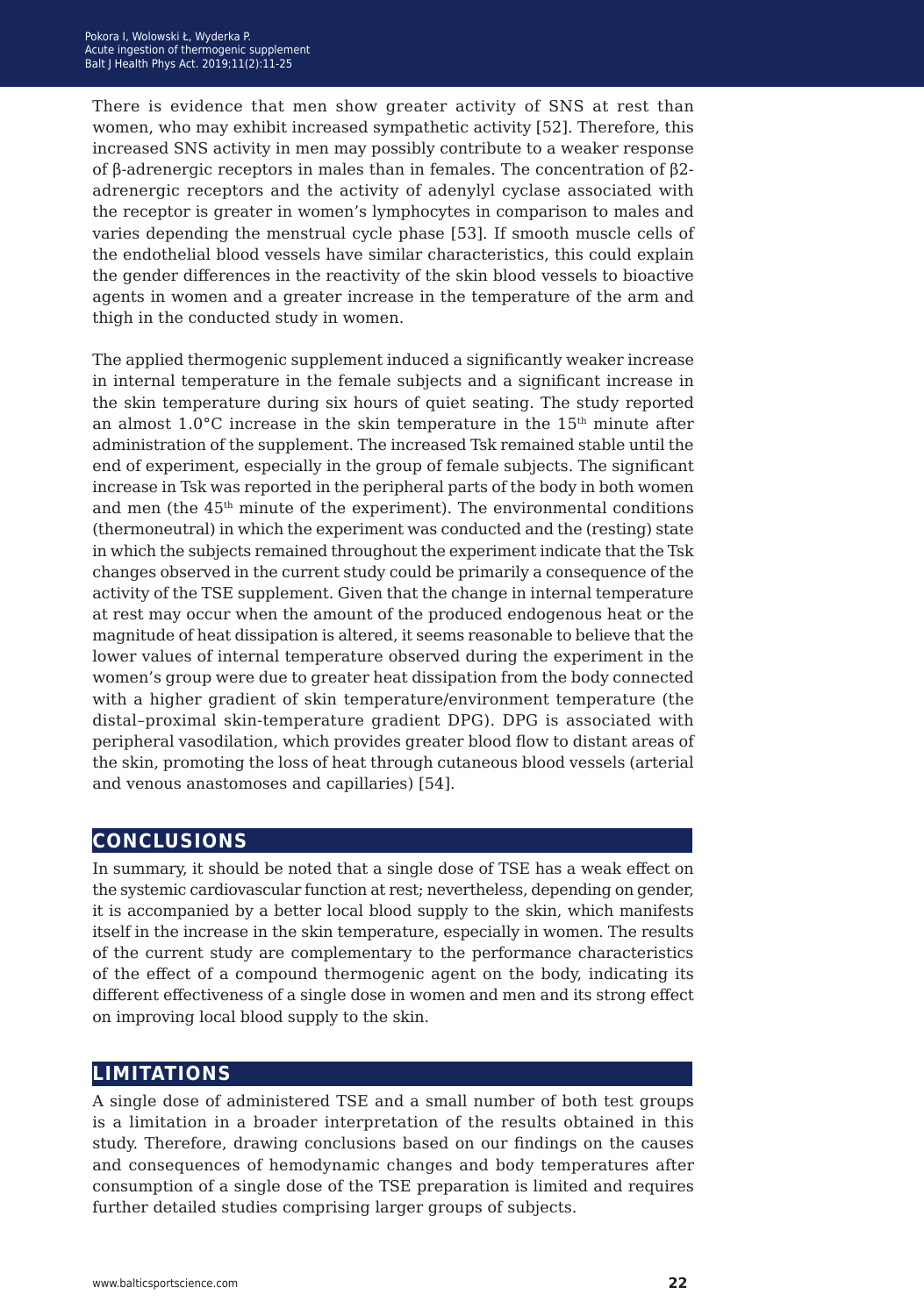### **references**

- [1] Hoffman JR, Kang J, Ratamess NA, Rashti SL, Tranchina CP, Faigenbaum AD. Thermogenic effect of an acute ingestion of a weight loss supplement. J. Int. Soc. Sports Nutr. 2009;6(1):1-9. [https://doi.](https://doi.org/10.1186/1550-2783-6-1) [org/10.1186/1550-2783-6-1](https://doi.org/10.1186/1550-2783-6-1)
- [2] Diepvens K, Westerterp KR, Westerterp-Plantenga MS. Obesity and thermogenesis related to the consumption of caffeine, ephedrine, capsaicin, and green tea. Am J Physiol Regul Integr Comp Physiol. 2007; 292(1):R77-85.<https://doi.org/10.1152/ajpregu.00832.2005>
- [3] Arch JR, Trayhurn P. Detection of thermogenesis in rodents in response to anti-obesity drugs and genetic modification. Front Physiol. 2013; 8;4:64. <https://doi.org/10.3389/fphys.2013.00064>
- [4] Kovacs E, Mela D. Metabolically active functional food ingredients for weight control. Obesity reviews. 2006;7:59–78.<https://doi.org/10.1111/j.1467-789X.2006.00203.x>
- [5] Hoffman JR, Kang J, Ratamess NA, Jennings PF, Mangine G, Faigenbaum AD. Thermogenic effect from nutritionally enriched coffee consumption. J Int Soc Sports Nutr. 2006;3:35-41. [https://doi.](https://doi.org/10.1186/1550-2783-3-1-35) [org/10.1186/1550-2783-3-1-35](https://doi.org/10.1186/1550-2783-3-1-35)
- [6] Belza A, Frandsen E, Kondrup J. Body fat loss achieved by stimulation of thermogenesis by a combination of bioactive food ingredients: a placebo-controlled, double-blind 8-week intervention in obese subjects. Int J Obesity. 2007;31:121-130. <https://doi.org/10.1038/sj.ijo.0803351>
- [7] Campbell B, Colquhoun R, Zito G, et al. The effects of a fat loss supplement on resting metabolic rate and hemodynamic variables in resistance trained males: a randomized, double-blind, placebo-controlled, cross-over trial. J Int Soc Sport Nutr. 2016;13:14<https://doi.org/10.1186/s12970-016-0125-z>
- [8] Haller CA, Duan M, Jacob P, Benowitz N. Human pharmacology of a performance-enhancing dietary supplement under resting and exercise conditions. Br J Clin Pharmacol. 2008;65:833-840. [https://](https://doi.org/10.1111/j.1365-2125.2008.03144.x) [doi.org/10.1111/j.1365-2125.2008.03144.x](https://doi.org/10.1111/j.1365-2125.2008.03144.x)
- [9] Vukovich M, Schoorman R, Heilman Ch, Jacob P, Benowitz N. Caffeine–herbal ephedra combination increases resting energy expenditure, heart rate and blood pressure. Clinical and Experimental Pharmacology and Physiology. 2005;3:247-53.<https://doi.org/10.1111/j.1440-1681.2005.04152.x>
- [10] Dalbo VJ, Roberts MD, Stout JR, Kerksick CM. Effect of gender on the metabolic impact of a commercially available thermogenic drink. J Strength Cond Res. 2010;24(6):1633-42. [https://doi.](https://doi.org/10.1519/JSC.0b013e3181db9bbd) [org/10.1519/JSC.0b013e3181db9bbd](https://doi.org/10.1519/JSC.0b013e3181db9bbd)
- [11] Dulloo AG. Ephedrine, xanthines and prostaglandin-inhibitors: actions and interactions in the stimulation of thermogenesis. Int J Obes Relat Metab Disord. 1993;7(1):S35-S40.
- [12] Astrup A, Toubro S, Christensen NJ, Quaade F. Pharmacology of thermogenic drugs. Am J Clin Nutr. 1992;55(1):246S-248S. <https://doi.org/10.1093/ajcn/55.1.246s>
- [13] Rossato LG, Costa VM, Limberger RP, Bastos Mde L, Remiao F. Synephrine: from trace concentrations to massive consumption in weight-loss. Food Chem Toxicol. 2011;49:8-16. [https://doi.org/10.1016/j.](https://doi.org/10.1016/j.fct.2010.11.007) [fct.2010.11.007](https://doi.org/10.1016/j.fct.2010.11.007)
- [14] Zając A, Poprzęcki S, Czuba M, Zydek G, Gołaś A. Dieta i Suplementacja w Sporcie i Rekreacji [Diet and supplementation in sport and recreation]. Wydawnictwo AWF Katowice; 2012. Polish.
- [15] Hursel R, Westerterp-Plantenga MS. Thermogenic ingredients and body weight regulation. Int J Obes (Lond). 2010;34:659-69. <https://doi.org/10.1038/ijo.2009.299>
- [16] Westerterp-Plantenga MS, Lejeune MP, Kovacs EM. Body weight loss and weight maintenance in relation to habitual caffeine intake and green tea supplementation. Obes Res. 2005;13(7):1195-1204. <https://doi.org/10.1038/oby.2005.142>
- [17] Soldin OP, Mattison DR. Sex Differences in pharmacokinetics and pharmacodynamics. Clin Pharmacokinet. 2009;48(3):143-157.<https://doi.org/10.2165/00003088-200948030-00001>
- [18] Temple J, Ziegler M. Gender differences in subjective and physiological responses to caffeine and the role of steroid hormones. Journal of Caffeine Research. 2011;1(1):41-48. [https://doi.org/10.1089/](https://doi.org/10.1089/jcr.2011.0005) [jcr.2011.0005](https://doi.org/10.1089/jcr.2011.0005)
- [19] Kneale BJ, Chowienczyk PJ, Brett SE, Coltart DJ, Ritter JM. Gender differences in sensitivity to adrenergic agonists of forearm resistance vasculature. J Am Coll Cardiol. 2000;36:1233-8. [https://](https://doi.org/10.1016/S0735-1097(00)00849-4) [doi.org/10.1016/S0735-1097\(00\)00849-4](https://doi.org/10.1016/S0735-1097(00)00849-4)
- [20] Freedman RR, Sabharwal SC, Desai N. Sex differences in peripheral vascular adrenergic receptors. Circulation Research. 1987;61:581-585. <https://doi.org/10.1161/01.RES.61.4.581>
- [21] Temple JL, Bulkley AM, Briatico L, Dewey AM. Sex differences in reinforcing value of caffeinated beverages in adolescents. Behav Pharmacol. 2009;20(8):731-41. [https://doi.org/10.1097/](https://doi.org/10.1097/FBP.0b013e328333b27c) [FBP.0b013e328333b27c](https://doi.org/10.1097/FBP.0b013e328333b27c)
- [22] McHill AW, Smith BJ, Wright KP. Effects of caffeine on skin and core temperatures, alertness, and recovery sleep during circadian misalignment. J Biol Rhythms. 2014;29(2):131-43. [https://doi.](https://doi.org/10.1177/0748730414523078) [org/10.1177/0748730414523078](https://doi.org/10.1177/0748730414523078)
- [23] Koot P, Deurenberg P. Comparison of changes in energy expenditure and body temperatures after caffeine consumption. Ann Nutr Metab. 1995;39(3):135-42. <https://doi.org/10.1159/000177854>
- [24] Stohs SJ, Preuss HG, Keith SC, Keith PL, Miller H, Kaats GR. Effects of p-synephrine alone and in combination with selected bioflavonoids on resting metabolism, blood pressure, heart rate and selfreported mood changes. Int J Med Sci. 2011;8:295-301.<https://doi.org/10.7150/ijms.8.295>
- [25] Outlaw J, Wilborn C, Smith A, Urbina S, Hayward S, Foster C. Effects of ingestion of a commercially available thermogenic dietary supplement on resting energy expenditure, mood state and cardiovascular measures. J Int Soc Sports Nutr. 2013;10(1):25-32. [https://doi.org/10.1186/1550-](https://doi.org/10.1186/1550-2783-10-25) [2783-10-25](https://doi.org/10.1186/1550-2783-10-25)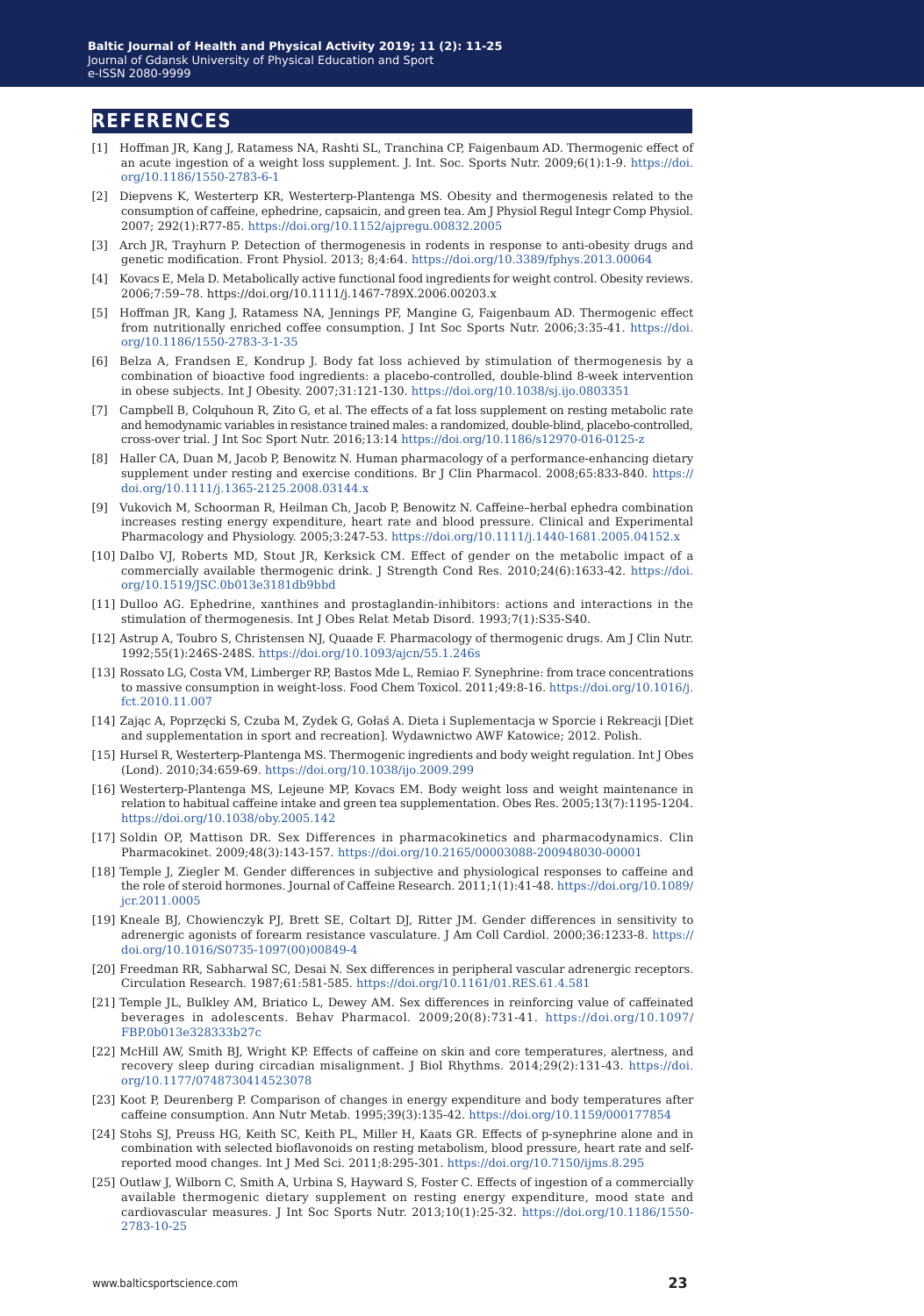- [26] Be´rube´-Parent S, Pelletier C, Dore´ J, Tremblay A. Effects of encapsulated green tea and guarana extracts containing a mixture of epigallocatechin-3-gallate and caffeine on 24 h energy expenditure and fat oxidation in men. Br J Nutr. 2005;94:432-436.<https://doi.org/10.1079/BJN20051502>
- [27] Dulloo A, Seydoux J, Girardier L, Chantre P, Vandermander J. Green tea and thermogenesis: interactions between catechin-polyphenols, caffeine and sympathetic activity. Int J Obesity Relat Metab Disord. 2000;24:252-258.<https://doi.org/10.1038/sj.ijo.0801101>
- [28] Ratamess NA, Bush JA, Stos SJ, et al. Acute cardiovascular effects of bitter orange extract (psynephrine) consumed alone and in combination with caffeine in human subjects: A placebo-controlled, doubleblind study. Phytother Res. 2018;32:94-102. <https://doi.org/10.1002/ptr.5953>
- [29] Ryan ED, Beck TW, Herda TJ, Smith AE, Walter AA, Stout JR. Acute effects of a thermogenic nutritional supplement on energy expenditure and cardiovascular function at rest, during low-intensity exercise, and recovery from exercise. J Strength Cond Res. 2009;23(3):807-17. [https://doi.org/10.1519/](https://doi.org/10.1519/JSC.0b013e3181a30fb8) [JSC.0b013e3181a30fb8](https://doi.org/10.1519/JSC.0b013e3181a30fb8)
- [30] Stohs SJ, Preuss HG, Shara M. A review of the human clinical studies involving citrus aurantium (bitter orange) extract and its primary protoalkaloid p-synephrine. Int J Med Sci. 2012;9:527-38. <https://doi.org/10.7150/ijms.4446>
- [31] Stohs SJ, Preuss HG, Keith SC, Keith PL, Miller H, Kaats GR. Effects of p-synephrine alone and in combination with selected bioflavonoids on resting metabolism, blood pressure, heart rate and selfreported mood changes. Int J Med Sci. 2011;8:295-301.<https://doi.org/10.7150/ijms.8.295>
- [32] Inchiosa, MA. Evidence (mostly negative) with the use of sympathomimetic agents for weight loss. J Obes. 2011.<https://doi.org/10.1155/2011/764584>
- [33] Rasmussen CB, Glisson JK, Minor DS. Dietary supplements and hypertension: potential benefits and precautions. J Clin Hyperten. 2012;14:467-471.<https://doi.org/10.1111/j.1751-7176.2012.00642.x>
- [34] Robertson D, Hollister AS, Kincaid D, Workman R, Goldberg MR, Tung CS, Smith B. Caffeine and hypertension. Am J Med. 1984;77(1):54-60. [https://doi.org/10.1016/0002-9343\(84\)90435-2](https://doi.org/10.1016/0002-9343(84)90435-2)
- [35] Zak A, Pokora I. Effect of long-term green tea extract supplementation on peripheral blood leukocytes in CrossFit-trained and untrained men. Central European Journal of Sport Sciences and Medicine. 2017;19(3):67-76.<https://doi.org/10.18276/cej.2017.3-06>
- [36] Pokora I, Sadowska-Krępa E, Żak A, Domaszewski P. Wpływ suplementacji wyciągiem z zielonej herbaty na odpowiedź metaboliczną i termogenną podczas wysiłku u trenujących mężczyzn [The influence of green tea extract supplementation on the metabolic and thermogenic response during effort in training men]. Probl Hig Epodemiol. 2016;97(1):81-86. Polish.
- [37] Kao YH, Hiipakka RA, Liao S. Modulation of endocrine systems and food intake by green tea epigallocatechin gallate. Endocrinology. 2000;141:980-987.<https://doi.org/10.1210/endo.141.3.7368>
- [38] Rasmussen CB, Glisson JK, Minor DS. Dietary supplements and hypertension: potential benefits and precautions. J Clin Hyperten. 2012;14:467-471.<https://doi.org/10.1111/j.1751-7176.2012.00642.x>
- [39] Lefkowitz RJ, Hoffman BB, Taylor P. Neurotransmission: the autonomic and somatic motor nervous systems. In: Hardman JG, Limbird LE, Molinoff PB, Ruddon RW, Gilman AG, editors. Goodman and Gilman's The Pharmacological Basis of Therapeutics. 9th edition. New York: McGraw Hill. 1996:105-39.
- [40] Dawes M, Chowienczyk PJ, Ritter JM. Effects of inhibition of the L-arginine/nitric oxide pathway on vasodilation caused by b-adrenergic agonists in human forearm. Circulation. 1997;95:2293-7. [https://](https://doi.org/10.1161/01.CIR.95.9.2293) [doi.org/10.1161/01.CIR.95.9.2293](https://doi.org/10.1161/01.CIR.95.9.2293)
- [41] Cannon B, Nedergaard J: Brown adipose tissue: function and physiological significance. Physiol Rev. 2004;84:277-359.<https://doi.org/10.1152/physrev.00015.2003>
- [42] Nedergaard J, Bengtsson, T.,Cannon B. Unexpected evidence for active brown adipose tissue in adult humans. Am J Physiol Endocrinol Metab. 2007;293:E444–E452. [https://doi.org/10.1152/](https://doi.org/10.1152/ajpendo.00691.2006) [ajpendo.00691.2006](https://doi.org/10.1152/ajpendo.00691.2006)
- [43] Renda G, Zimarino M, Antonucci I, Tatasciore A, Ruggieri B, Bucciarelli T, Prontera T, Stuppia L, De Caterina R. Genetic determinants of blood pressure responses to caffeine drinking. Am J Clin Nutr. 2012;95(1):241-8.<https://doi.org/10.3945/ajcn.111.018267>
- [44] Bracco D, Ferrarra JM, Arnaud MJ, Jéquier E, Schutz Y. Effects of caffeine on energy metabolism, heart rate, and methylxanthine metabolism in lean and obese women. Am J Physiol. 1995;269:671-8. [https://](https://doi.org/10.1152/ajpendo.1995.269.4.E671) [doi.org/10.1152/ajpendo.1995.269.4.E671](https://doi.org/10.1152/ajpendo.1995.269.4.E671)
- [45] van Marken Lichtenbelt WD, Vanhommerig JW, Smulders NM, Drossaerts M, Kemerink GJ, Bouvy ND. Cold-activated brown adipose tissue in healthy men. N Engl J Med. 2009;360:1500-1508. [https://](https://doi.org/10.1056/NEJMoa0808718) [doi.org/10.1056/NEJMoa0808718](https://doi.org/10.1056/NEJMoa0808718)
- [46] Valle A, García-Palmer F, Oliver J, Roca P. Sex differences in brown adipose tissue thermogenic features during caloric restriction. Cell Physiol Biochem. 2007;19:195-204.<https://doi.org/10.1159/000099207>
- [47] Bloomer RJ, Canale RE, Blankenship MM, Hammond KG, Fisher-Wellman KH, Schilling BK. Effect of the dietary supplement Meltdown on catecholamine secretion, markers of lipolysis, and metabolic rate in men and women: a randomized, placebo controlled, cross-over study. Lipids Health Dis. 2009;5;8:32-. <https://doi.org/10.1186/1476-511X-8-32>
- [48] Kaplan GB, Greenblatt DJ, Ehrenberg BL, et al. Dose-dependent pharmacokinetics and psychomotor effects of caffeine in humans. J Clin Pharmacol. 1997;37:693-703. [https://doi.](https://doi.org/10.1002/j.1552-4604.1997.tb04356.x) [org/10.1002/j.1552-4604.1997.tb04356.x](https://doi.org/10.1002/j.1552-4604.1997.tb04356.x)
- [49] Cameron M, Camic C, Doberstein S, Erickson J, Andrew R. The acute effects of a multi-ingredient pre-workout supplement on resting energy expenditure and exercise performance in recreationally active females. J Int Soc Sport Nutr. 2018:15:1.<https://doi.org/10.1186/s12970-017-0206-7>
- [50] Hursel R, Viechtbauer W, Westerterp-Plantenga MS. The effects of green tea on weight loss and weight maintenance: a meta-analysis. Int J Obes. 2009;33:956-961. <https://doi.org/10.1038/ijo.2009.135>